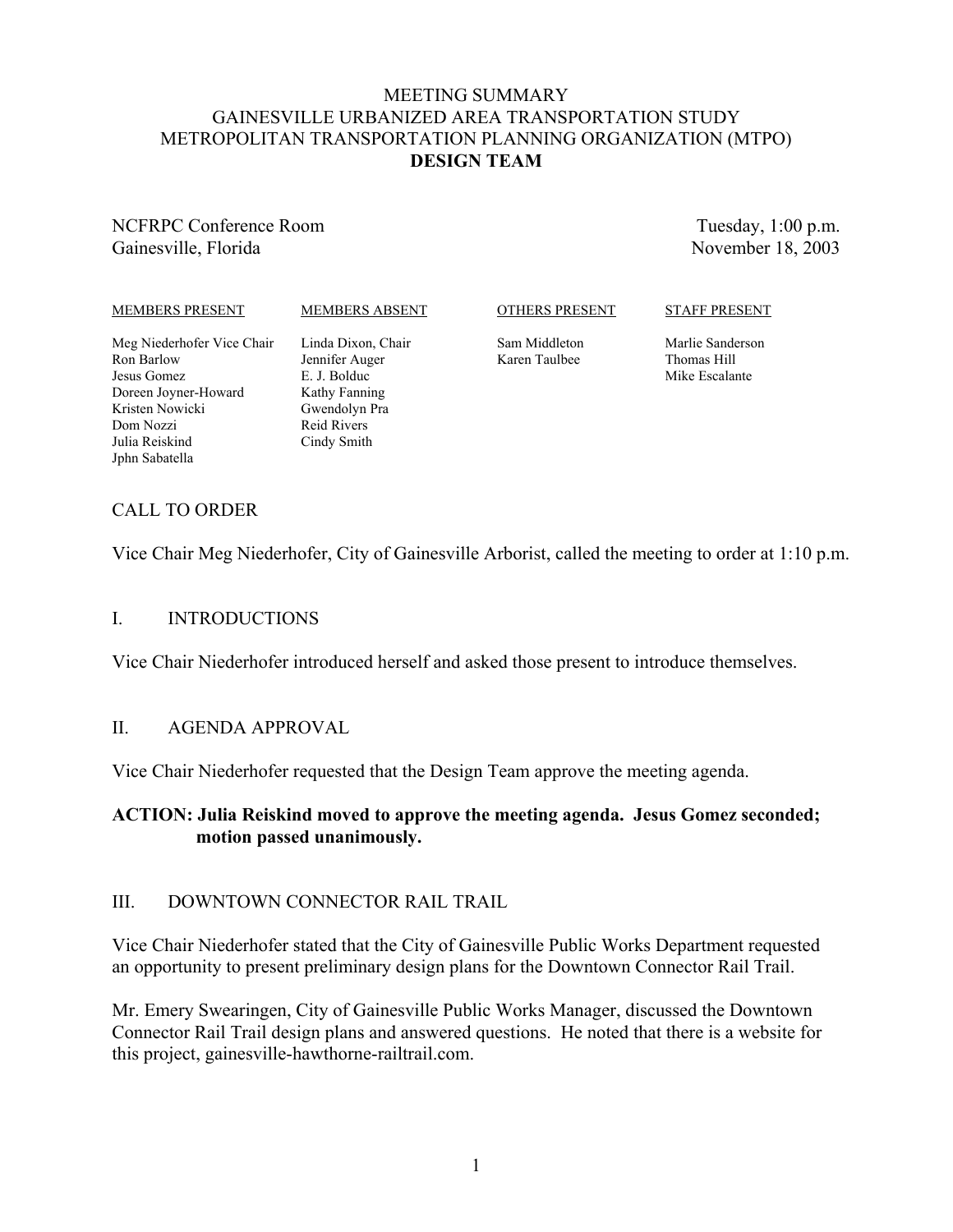# IV. STATE ROAD (SR) 222 (NW 39TH AVENUE) RESURFACING PROJECT

Mr. Thomas Hill, MTPO Senior Planner, stated that FDOT submitted the NW 39<sup>th</sup> Avenue Resurfacing Project 60 percent design plans. He reviewed the Bicycle/Pedestrian Advisory Board, Citizens Advisory Committee, Technical Advisory Committee and MTPO staff recommendations and presented an overview of the project.

Mr. Hill and Ms. Doreen Joyner-Howard, FDOT District 2 Transportation Specialist, discussed the NW 39<sup>th</sup> Avenue from NW 43<sup>rd</sup> Street to NW 24<sup>th</sup> Boulevard Resurfacing Project [2076012-52-01] design plans and answered questions.

## **ACTION: Julia Reiskind moved to recommend that the MTPO approve the NW 39th Avenue from NW 43rd Street to NW 24th Boulevard Resurfacing Project [2076012-52-01] 60 percent design plans and forward the following comments to FDOT:**

- **1. offset the westbound approach left turnlane at NW 34th Street and NW 39th Avenue to match the existing configuration;**
- 2. provide left turnlane striping at the NW 24<sup>th</sup> Boulevard and NW 39<sup>th</sup> **Avenue for the Townshend residential development; and**
- **3. have Design Team members forward any comments regarding their review of left turnlane median opening that do not access any off street property for FDOT to consider closing.**

**Dom Nozzi seconded; motion passed unanimously.**

## V. FLORIDA DEPARTMENT OF TRANSPORTATION TENTATIVE FIVE YEAR WORK PROGRAM

Mr. Hill stated that FDOT has submitted its Tentative Five Year Work Program for review and comment. He said that it is time to identify projects for the scoping phase of the MTPO project design review process.

Mr. Dom Nozzi asked about having MTPO staff collect information on turnlanes to nowhere.

## **ACTION: Dom Nozzi moved to review NW 39th Avenue for turns to nowhere and present them to the Design Team. Julia Reiskind seconded; motion passed unanimously.**

Ms. Joyner-Howard requested that MTPO correspondence include the FDOT project reference numbers.